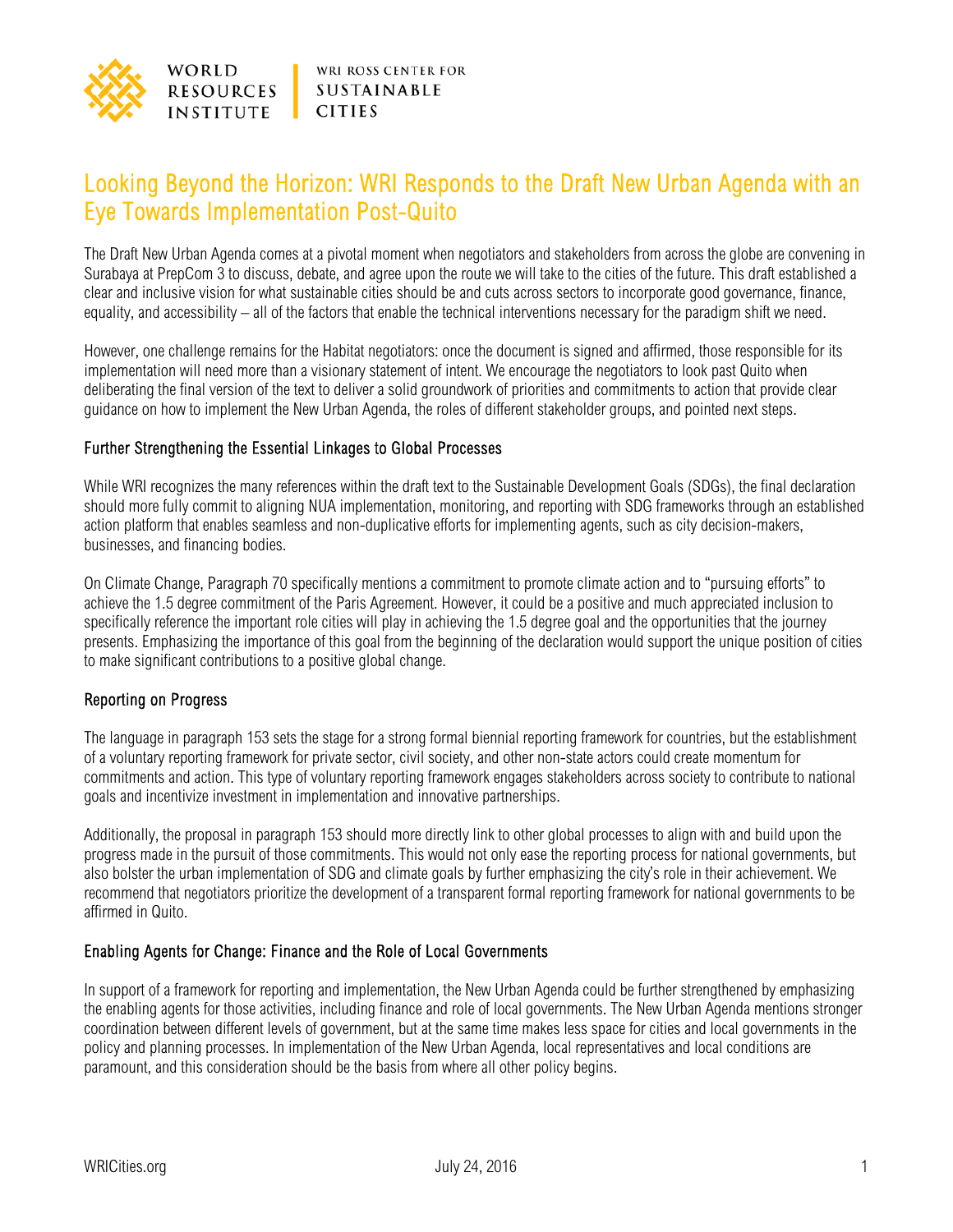Another opportunity to strengthen the declaration is through greater exploration of and clarity around the financial and funding instruments that will enable the commitments prioritized by the document. The draft touches upon many key financing topics, including city mobilization of their own source revenues, improved financial management, frameworks for improving access to finance, and re/insurance actors, but often only in passing and without specificity. One area that could support the financial implementation mechanisms of the New Urban Agenda is the relationship between private sector and civil society. While briefly mentioned in paragraph 127, it is unclear what it means to stimulate their "participation in sustainable urban development." It is critical that the final draft include at least several modalities that are vital within the context of finance, including public-private partnerships, innovative finance (i.e. community and end user finance, crowd finance, etc.), and provision of upfront capital to providers of sustainable technology, infrastructure, and equipment.

### The Habitat III Legacy: Towards A Quito Action Agenda

We must ensure that Habitat III leaves a legacy of action and real change by creating momentum with ambitious commitments, strong partnerships, and robust follow-up plans. Through the formal establishment within the text of a Quito Action Agenda, we can create a platform for knowledge, action, and reporting across stakeholder groups. Similar to the Lima-Paris Action Agenda (LPAA), the Non-State Actor Zone for Climate Action (NAZCA), and the Paris Process on Mobility and Climate (PPMC), a Quito Action Agenda can unite diverse stakeholder behind one flag for centralized initiatives and campaigns and provide a platform for actors across sectors – business, non-state, and civil society, as well as nations – to showcase their commitments and activities that contribute to the achievement of the goals stated in the New Urban Agenda.



WORLD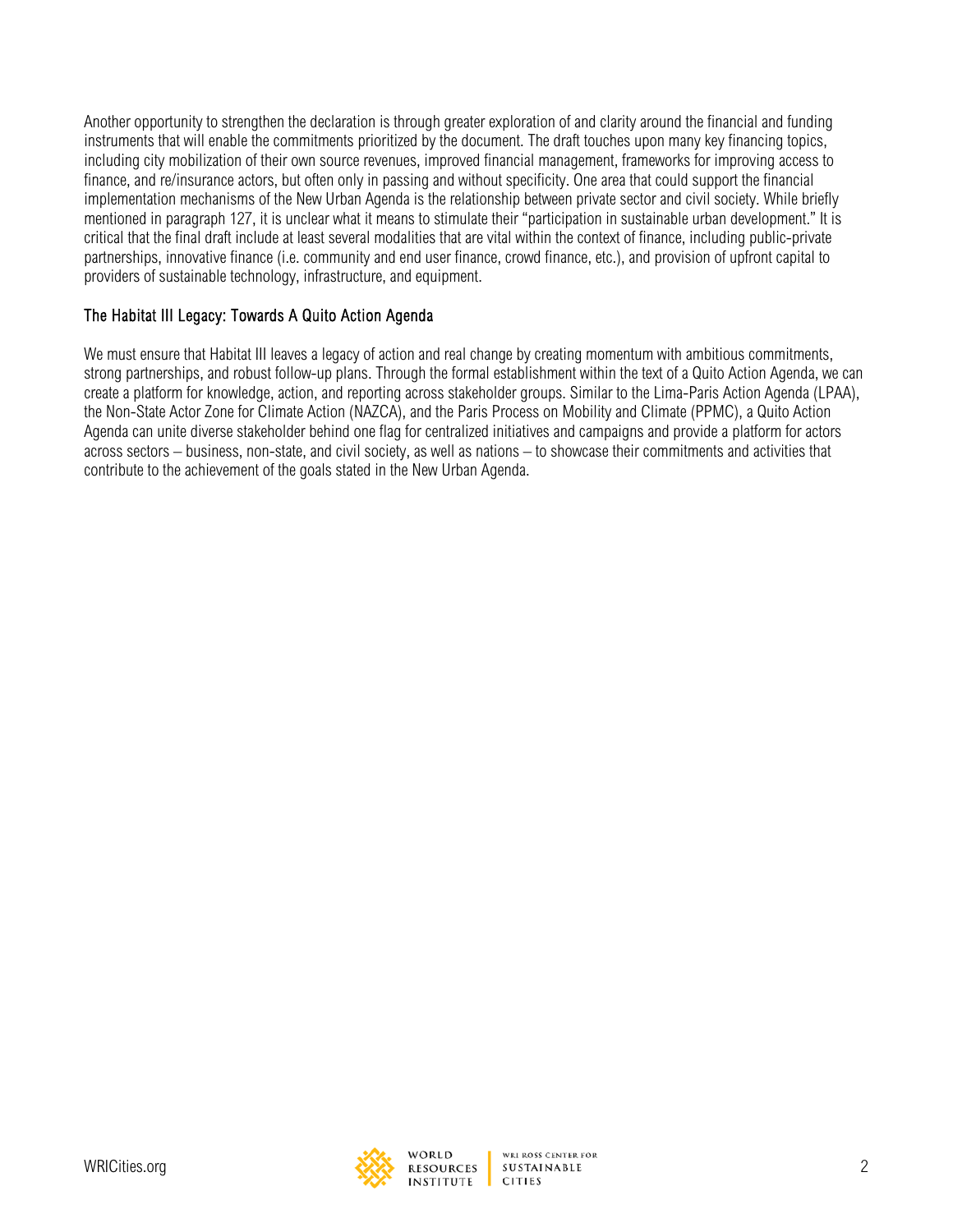# Sectoral Feedback

This recent draft of the New Urban Agenda has shown significant improvement from the initial Zero Draft in its sector-specific recommendations for the cities of the future. However, there remain some areas that could be further strengthened, specifically within the housing and mobility sectors. These issues of access, safety, and demand are all rooted in one common theme: creating political infrastructure that levels the playing field for all city residents. By incentivizing and improving equitable access to services, urban communities will see improved quality of life.

### A Nuanced Approach to Housing Access

The issue of housing is well covered in the New Urban Agenda. The sections on housing and urban form show marked improvement from previous versions, including concepts like polycentricity, compactness, mixed use, and infill. The declaration could be further strengthened by placing more emphasis on providing access to affordable rental housing, as this is a more achievable goal, considering the anticipated mass migration from rural to urban areas. Striving to provide tenure to all as the only solution may be unrealistic and cost prohibitive in many contexts.

Similarly, when looking through the lens of equity, the declaration could be strengthened by focusing more on the socio-economic drivers of homelessness, in addition to its references to mitigating their results. In recent years, homelessness has spiked in many major cities due to a combination of poor housing, immigration, and employment policies. In the UK, for instance, 3.5 million families are "one paycheck away from homelessness." It is essential that the negotiators consider homelessness with more nuance and commit not only to helping house those who live on the streets, but also to establishing preventative measures and adequate social services.

## Managing Mobility Demand

The most recent draft of the New Urban Agenda acknowledges the importance of sustainable mobility and its role in equitable, sustainable urban growth. Mobility in the New Urban Agenda is discussed in depth in the review by the Partnership for Sustainable Low Carbon Transport (SLoCaT), to which we contributed and fully endorse as a partner. The inclusion of commitments around national, subnational, and local mobility planning should be applauded, as it is an important pillar to ensure a long-lasting paradigm shift towards the city of the future. However, there are still several aspects that could be improved upon to further strengthen the NUA in enabling a paradigm shift towards sustainable mobility.

Many cities have met success in transitioning to more livable places, not only by enabling high-quality non-motorized and public transport solutions, but also by simultaneously managing the demand for individual motorized travel, which is the most unsafe, highest polluting, and lease cost-effective mode of travel. Therefore, it is important to have a call for action on managing demand through several financing mechanisms, such as parking fees, congestion pricing, and license plate auctioning. These mechanisms not only help shape a more sustainable travel demand pattern in cities, but can also help raise revenue at the local level to fund sustainable transport solutions.

## Safety as Key Pillar of Sustainable Mobility

The language around road safety and safe mobility could be strengthened in order to more distinctly align with other global processes, including Sustainable Development Goal 3.6, which calls for halving the number of road deaths and accidents globally by 2020 to 650,000. This commitment is especially relevant in cities, and would mean a reduction to 300,000 deaths per year worldwide. Additionally, specific references to Vision Zero and the Systematic Approach to Road Safety, the five Pillars of the Brasilia Declaration on Road Safety, and the UN Decade of Action on Road Safety would further emphasize the importance of this issue and the existing opportunities for collaboration with other global initiatives.

#### Importance of Institutional Strengthening and Capacity Building

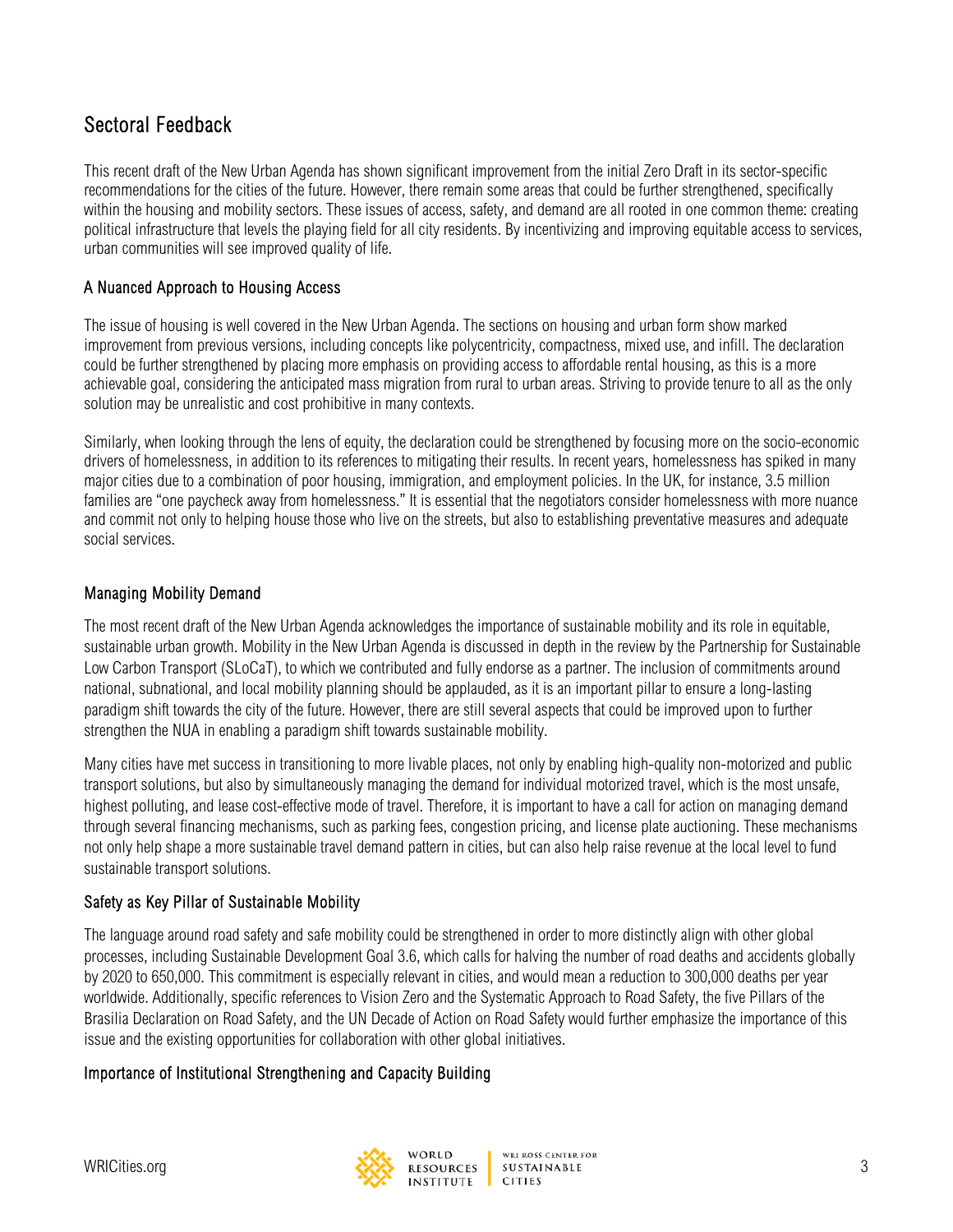There is currently a lack in sufficient capacity in many countries to implement sustainable mobility solutions. A call for addressing the needs to fill this gap should be an important element of the NUA. Paragraph 135 calls for greater capacity building to enable civic participation and governance, but the declaration would be further strengthened by highlighting the importance of capacity building for mobility and other more technical planning fields at all levels (school, university level, and within the current administration), towards increasing the capacity of the public sector to create strong, sustainable, and high quality urban infrastructure and plans.

# Specific Text Recommendations

In addition to overarching messaging suggestions, WRI would like to suggest the following specific changes and additions to the text:

- 10(b): We envision cities and human settlements that: are participatory, promote civic engagement and democratic governance processes, engender a sense of belonging and ownership among all their inhabitants, prioritize safe, inclusive, accessible, green, and quality public spaces, enhance social interactions, cultural expressions and political participation, and foster social cohesion, inclusion and safety in peaceful and pluralistic societies, where the needs of all inhabitants are met;
- 11(c): To achieve our vision, we resolve to adopt a New Urban Agenda guided by the following interlinked principles: Environmental sustainability, by promoting clean and efficient energy, resource and land use efficiency in urban development, as well as protecting ecosystems and biodiversity, including adopting healthy lifestyles in harmony with nature; ensuring sustainable consumption and production patterns; building urban resilience; reducing disaster risks; and mitigating and adapting to climate change.
- 20: We recognize that the growing inequality and the persistence of multiple forms and dimensions of poverty, including the rising number of slum and informal settlement dwellers, is affecting both developed and developing countries, and that the spatial organization, accessibility, and design of urban space, together with development and broader economic and social policies, can promote or hinder social cohesion, equality, and inclusion.
- 24: We commit to strengthen the coordination role of local governments in the provision of social and basic services, including generating investments in communities that are affected by recurrent and protracted humanitarian crises. We further commit to provide adequate services, accommodation, and opportunities for decent and productive work for crisisaffected persons in urban settings, working with the local communities and local governments to identify and co-produce opportunities for engaging and developing local, durable, and dignified solutions, while ensuring that aid flows also to affected persons and host communities to prevent regression of their development.
- 28: We commit to ensure equitable and affordable access to basic physical and social infrastructure for all, without any form of discrimination, including affordable serviced land, housing, sustainable and renewable energy, safe drinking water and sanitation, nutritious food, waste disposal, sustainable mobility, healthcare and family planning, education, culture, and information and communication technologies. We further commit to ensure that these services are responsive to the rights and needs of women, children and youth, older persons and persons with disabilities, indigenous peoples, and other persons in vulnerable situations such as refugees, internally displaced persons and migrants, regardless of migration status. In this regard, we encourage the elimination of legal, institutional, socio-economic, or physical barriers and adequate participatory mechanisms and regulatory frameworks to ensure the differential needs of these groups are adequately represented and expressed.
- 29: We commit to promote increased security of tenure for all, access to affordable rental housing, recognizing the plurality of tenure types, and to develop fit-for-purpose, and age and gender responsive solutions within the continuum of land and property rights, with particular attention to women's land security of tenure as key to their empowerment.
- 30: We commit to promote appropriate measures in cities and human settlements that facilitate access for persons with disabilities, on an equal basis with others, to the physical environment of cities, in particular to public spaces, public

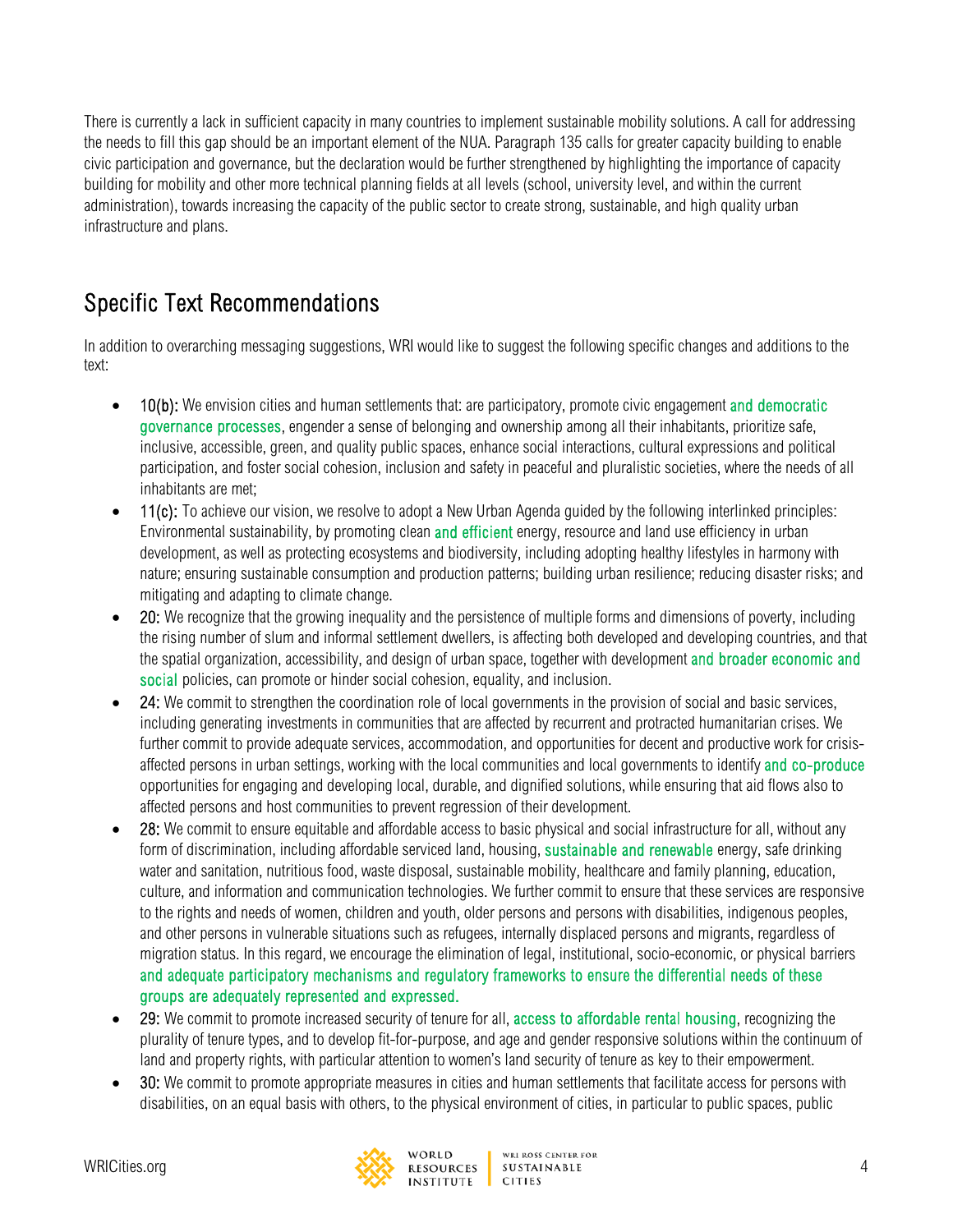transport, housing, education and health facilities, government offices, to public information and communication, including information and communications technologies and systems, and to other facilities and services open or provided to the public.

- 35: We commit to promote institutional, political, legal, and financial mechanisms in cities and human settlements to broaden inclusive democratic platforms and technologies that allow meaningful participation in decisionmaking, planning, and follow-up processes for all, and we encourage the pursuit of open government principles of transparency, accountability, public participation, and open data, as supported by the Open Government Partnership.
- 36: We commit to support sub-national and local governments, as appropriate, in fulfilling their key role in strengthening the interface among all stakeholders, offering opportunities for dialogue, including through age and gender responsive approaches, and with particular attention to the rights and needs of, and potential contributions from, all segments of society, including men and women, children and youth, older persons and persons with disabilities, gender and sexual identites, indigenous peoples, refugees and internally displaced persons and migrants, regardless of migration status, race, ethnicity, religion, or socio-economic status.
- 42: We commit to facilitate effective participation and collaboration among all stakeholders, including local governments, the private sector, civil society and civil society organizations, women and youth organizations, as well as those representing persons with disabilities, indigenous peoples, professionals, academic institutions, trade unions, employers' organizations, migrant associations and others, in ascertaining the opportunities for urban economic development as well as in identifying and addressing existing and emerging challenges.
- 45: We commit to develop urban spatial frameworks, including urban planning and design instruments that promote sustainable management of land, appropriate compactness and density, polycentrism, and mixed uses, through infill or planned urban extension strategies as applicable, to trigger economies of scale and agglomeration, and enhance resource efficiency, urban resilience, environmental sustainability, and economic opportunity and prosperity.
- 47: We commit to increase economic productivity through the generation and use of sustainable, renewable, and affordable energy and transport infrastructure, achieving the benefits of connectivity and reducing the financial, environmental, and public health costs of inefficient mobility, congestion, air pollution, urban heat island effect, and noise. We also commit to pay particular attention to the energy and transport needs of all people, particularly the poor and those living in informal settlements.
- 57: We commit to facilitate the sustainable management of natural resources in cities and human settlements in a manner that protects, improves, and restores the urban ecosystem and environmental services, reduces greenhouse gas emissions and air pollution, and promotes disaster risk reduction and management, while fostering sustainable economic development and all people's well-being and quality of life, through environmentally sound urban planning, infrastructure, and basic services.
- 59: We commit to give particular consideration to urban deltas, coastal areas and other environmentally sensitive areas, highlighting their importance as ecosystems' providers of significant resources for transport, food security, economic prosperity, biodiversity, ecosystem services and resilience, and integrating appropriate measures to factor them into sustainable urban planning and development.
- 61: We commit to support local and efficient provision of goods and basic services, leveraging the proximity of resources, recognizing that a heavy reliance on distant or inefficient sources of energy, water, food, and materials poses sustainability challenges, including vulnerability to service supply disruptions, and that local provision enables better access for inhabitants to resources.
- 63: We commit to urban and territorial planning processes and spatial development practices that incorporate integrated water resources planning and management at both local and basin levels, considering the urban-rural continuum, at the local and territorial scales, ensuring the participation of relevant stakeholders and communities.
- 65: We commit to promote environmentally sound waste management by preventing, reducing, re-using and recycling of waste, minimizing landfills, and converting to energy to waste only when it is the choice with the lowest environmental impact.

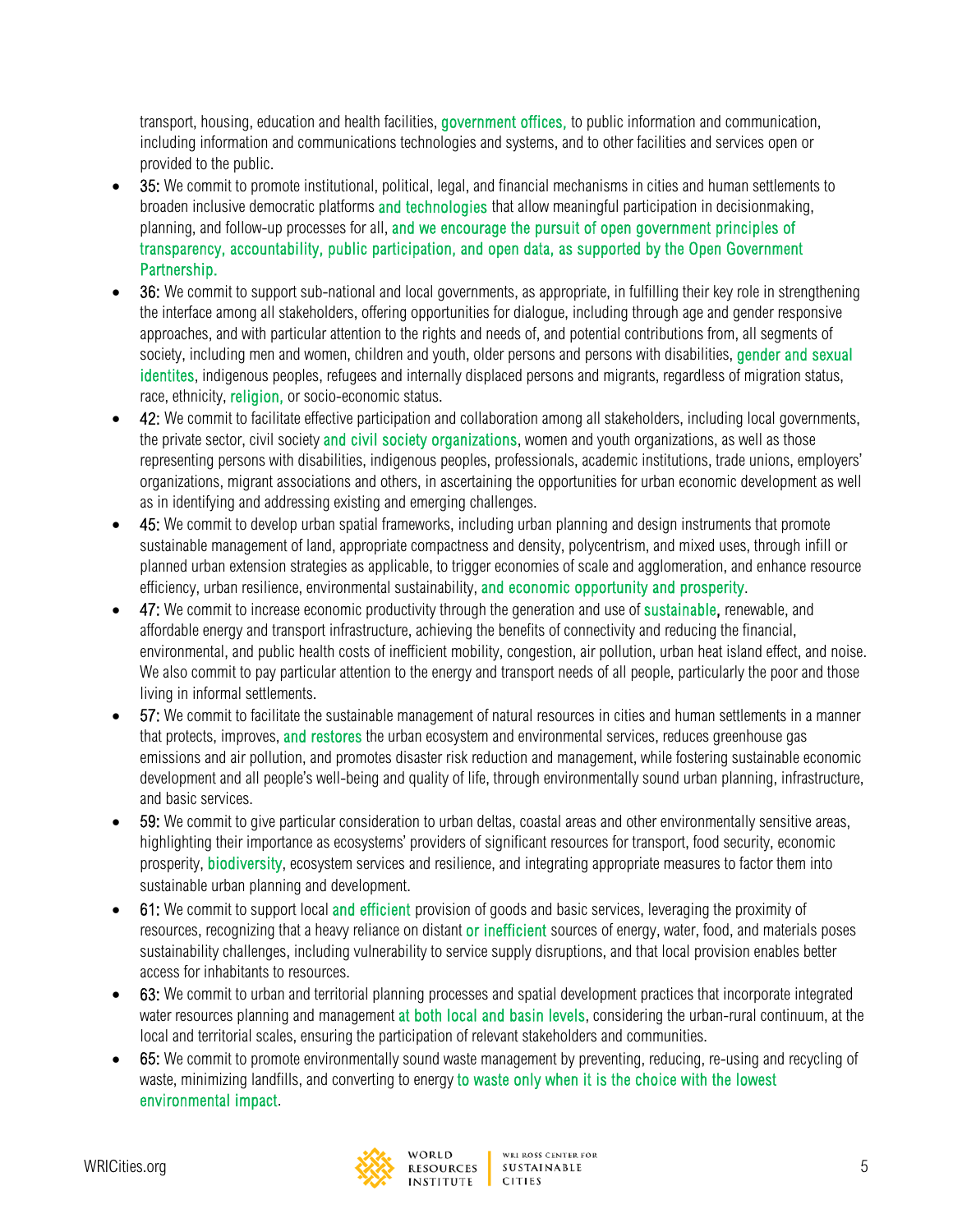- 66: We commit to support sub-national and local governments, as appropriate, to develop renewable and affordable energy and to promote energy efficiency, which are essential to enable the reduction of greenhouse gas emissions, achieve sustainable consumption and production patterns, improve local economic competitiveness and opportunity, and help to create new decent jobs, improve public health, reduce the costs of energy supply, and increase energy access.
- 71: We commit to support the medium to long term adaptation planning process in an iterative and continuous manner, as well as city-level climate vulnerability and impact assessments to inform adaptation plans, policies, programs and actions that build resilience of urban inhabitants, including through the use of ecosystem based adaptation.
- 75: We will anchor the effective implementation of the New Urban Agenda in inclusive, equitable and implementable urban policies, as appropriate, including land and housing policies, to mainstream sustainable urban development as an integral part of national development strategies and plans, supported, as appropriate, by national, sub-national, and local institutional and regulatory frameworks, ensuring that they are adequately linked to transparent and accountable finance and governance mechanisms and sound urban and territorial planning quidelines.
- 79: We will strengthen the capacity of sub-national and local governments to implement effective local and metropolitan multilevel and multi-municipal governance, beyond administrative borders and based on functional territories, ensuring the involvement of sub-national and local governments in decision making, providing them with necessary authority and resources to manage critical urban and metropolitan concerns. We will promote metropolitan governance that is inclusive and encompasses legal frameworks, and reliable financing mechanisms, including sustainable debt management.
- 85: We will implement planned urban extensions, infill, as well as renewal, regeneration, upgrading, and retrofitting of urban areas, as appropriate, including in slums and informal settlements, ensuring spatial equity and integrated and participatory approaches involving all stakeholders and inhabitants, avoiding displacement and spatial and socioeconomic segregation, while preserving cultural heritage and preventing and containing urban sprawl.
- 94: We will develop policies, tools, mechanisms, and financing models that promote access to a wide range of affordable housing options and consider shifting from a predominantly private ownership to rental and other tenure options, including cooperative solutions such as co-housing, community land trust, and other forms of collective tenure, in order to improve the supply of housing, especially for low-income groups and to prevent segregation. This will include support to incremental housing and self-build schemes, with special attention to slums and informal settlements upgrading programs. We will ensure that financial regulation allows and incentivizes these approaches.
- 97: We will promote the development of adequate and enforceable regulations in the housing and buildings sector, including building codes, standards, development permits, land use by-laws and ordinances, and planning regulations, while avoiding displacement and homelessness, ensuring sustainability, quality, affordability, health, safety, accessibility, energy efficiency, and resilience. We will also promote differentiated analysis of housing supply and demand based on high-quality, timely, and reliable disaggregated data at the national, sub-national, and local levels, considering specific social, economic, environmental, and cultural dimensions.
- 100(a): We will provide access for all to safe, age and gender responsive, affordable, accessible, and sustainable urban mobility and land and sea transport systems, enabling meaningful participation in social and economic activities in cities and human settlements, by integrating transport and mobility plans into overall urban plans and promoting a wide range of transport and mobility options, in particular through: Supporting a significant increase in accessible safe, efficient, affordable and sustainable infrastructure for public transport as well as non-motorized options such as walking and cycling, prioritizing them over *individual* motorized transportation.
- 102: We will support the development of these mechanisms and frameworks, based on sustainable national urban transport and mobility policies, for sustainable, open, and transparent procurement, and regulation of transport and mobility services in urban and metropolitan areas, including sustainable new mobility solutions, as well as the development of clear and transparent contractual relationships between local governments and transport and mobility providers which further public interest and define mutual obligations.
- 106: We will equip public water and sanitation utilities with the capacity to implement sustainable water management systems, including sustainable maintenance of urban infrastructure services, through capacity development –including knowledge sharing and peer learning partnerships—with the goal of progressively eliminating inequalities, and promoting